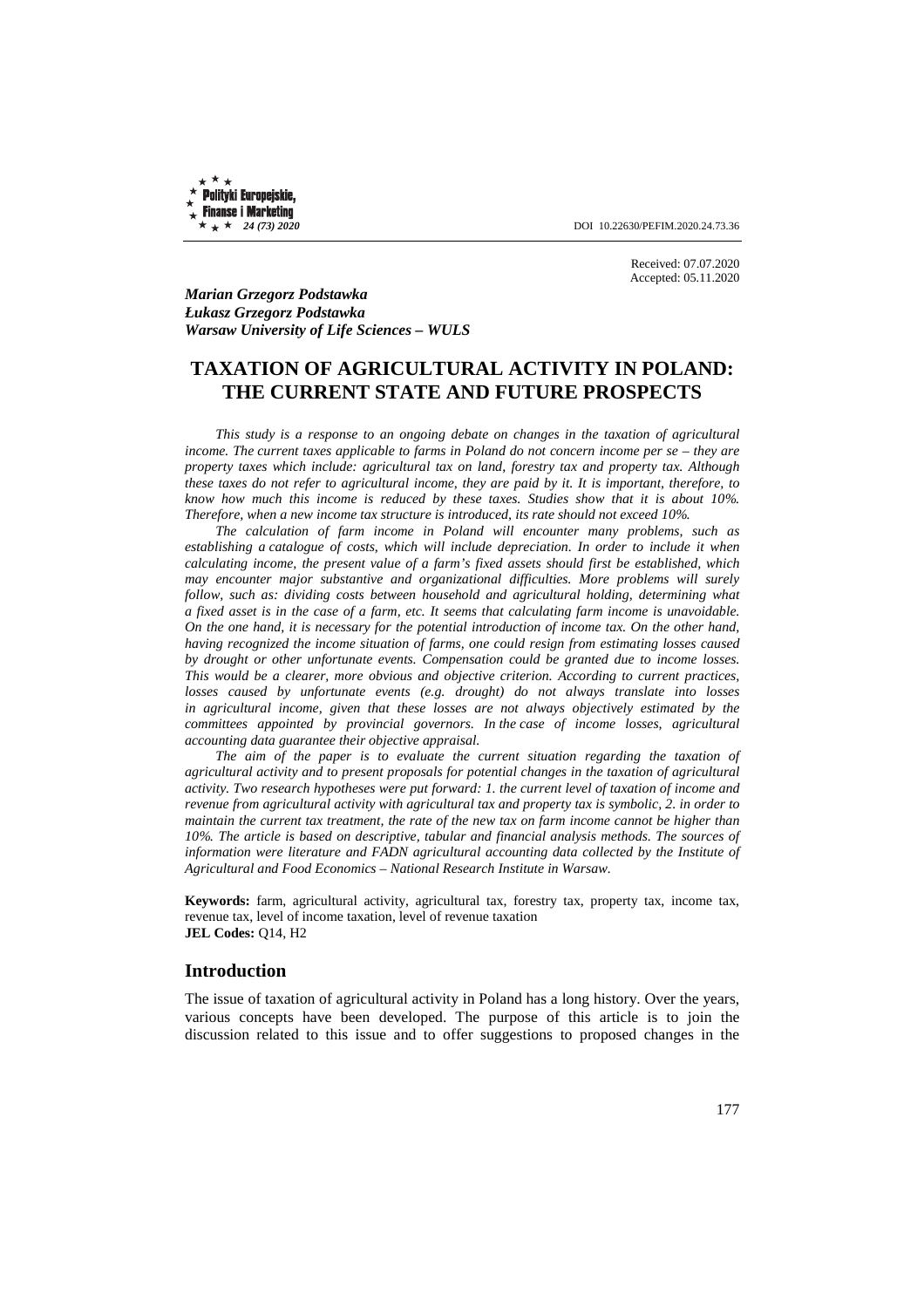agricultural tax structure. In order to propose a new approach, it is first necessary to assess the current situation regarding the taxation of agricultural activity. The first part of the study deals with that, and the second part concerns proposals for potential changes in the taxation of agricultural activity. The following research hypotheses have been put forward:

- Hypothesis 1. The current level of taxation of agricultural revenue and income through agricultural tax and property tax is nominal.
- Hypothesis 2. To preserve the current tax treatment, the rate of the new tax on farm income may not exceed 10%.

In the study, the author used the descriptive, tabular and financial analysis methods. The study draws on literature and the FADN data gathered by the Institute of Agricultural and Food Economics – National Research Institute in Warsaw.

### **Assessment of the rules for the taxation of agricultural activity**

Agricultural activity in Poland is subject to an agricultural tax, property tax, VAT and excise duty. If the farm includes a forest, it is also subject to a forestry tax. The agricultural tax was introduced by the Act of 15 November 1984<sup>1</sup>. Initially, until 1991, the agricultural tax had two forms. The first concerned agricultural land and the second concerned special sectors of agricultural production. Since 1991, special sectors of agricultural production have been taxed with PIT. Currently, agricultural tax on land is applicable. Its main role is to reduce the impact of differential rent on farming results. The redistributive role of this tax is negligible. Similar to land taxes applicable in the past, this type of tax has the same function. Its performance depends on the structural elements of agricultural tax (past land taxes). Agricultural tax is levied on natural persons, legal persons, organizational units without legal personality that are owners, independent and dependent holders and perpetual usufructuaries of farms. For the purposes of agricultural tax, a farm is understood as an area of agricultural land, land under ponds, woodland and shrubland whose total area exceeds 1 physical hectare or 1 conversion hectare.

The subject of taxation in agricultural land taxes is the estimated productivity of agricultural land, represented by valorization measures. These are conversion factors. Their span ranges from 1.95 to 0.05. The differentiation of these factors depends on the quality of the agricultural land as well as its type and location in the tax district.

The agricultural tax rate is equivalent to 2.5 quintals of rye. The price of a quintal of rye is announced by the President of the Polish Central Statistical Office (GUS), who takes into account the changes in rye prices during the previous 11 quarters. Hence, agricultural tax is linear. Regardless of the farm area, the taxable person will pay the equivalent of 2.5 quintals of rye per 1 conversion hectare. Thus, this tax does not inhibit the development of farms, the increase in their intensity or productivity, nor does it diminish their profitability. Due to its structure, agricultural tax applies to one of the inputs (agricultural land) on which it is levied in specific conditions (municipalities) at the same level. Hence, if agricultural producers make good use of this potential, they will receive a bonus, because their revenue or income will not be heavily taxed. On the

 $\overline{a}$ 

<sup>1</sup> Dz. U. *(Journal of Laws)* of 1984 No. 52 item. 268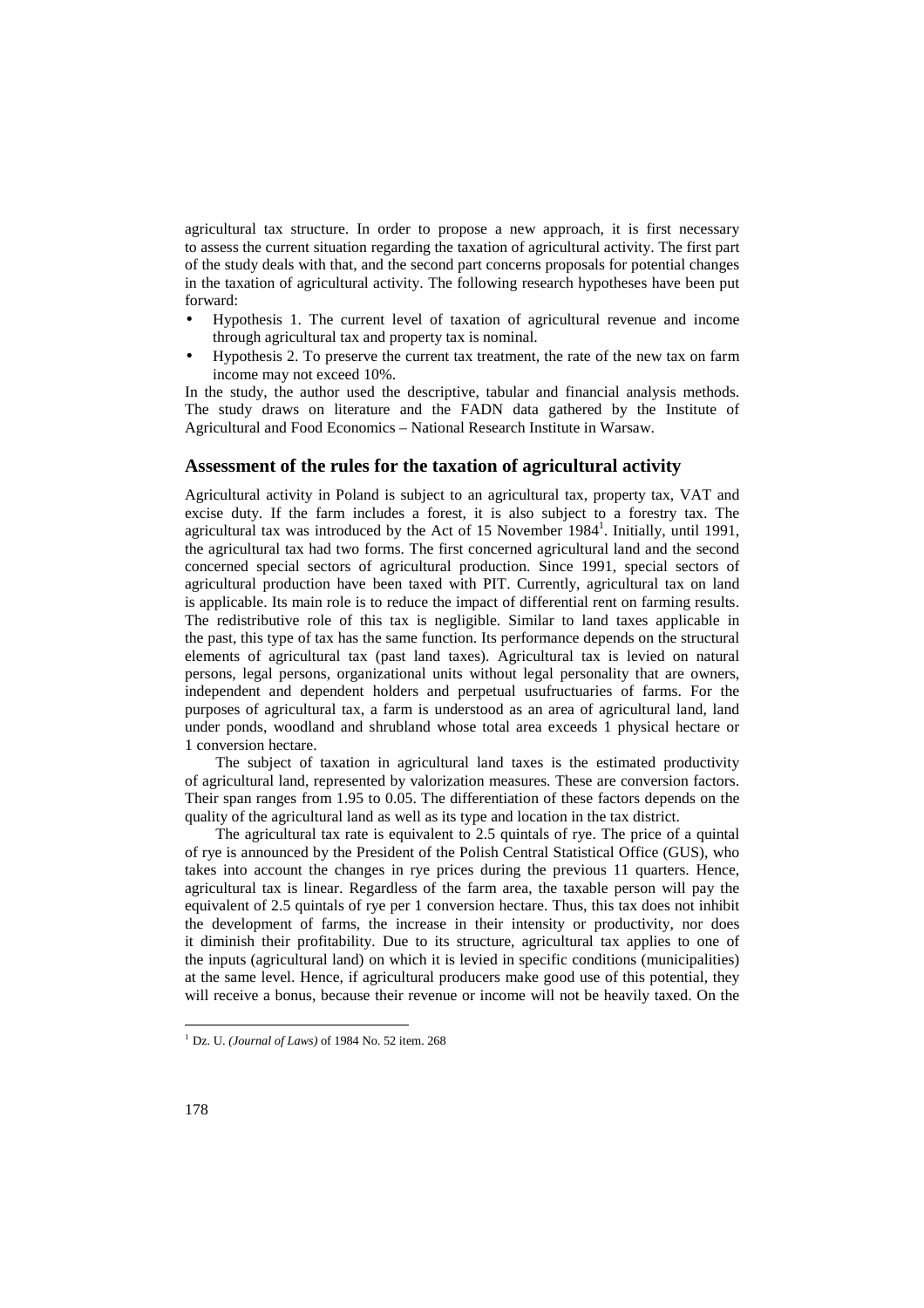other hand, inefficient producers who make worse use of the potential of agricultural land on their farm will suffer a kind of punishment, as their economic results will be taxed more heavily. There are a number of reasons to assess the agricultural tax positively. It is a reward for those who manage their farms well and a kind of punishment for those who do not make sufficient use of the production potential of their farms.

 It is worth noting that the agricultural tax also applies to agricultural land that is not part of a farm. This situation takes place where a taxable person owns agricultural land, woodland or shrubland or land under ponds with an area of up to 1 physical hectare or 1 conversion hectare. In this case, the rate of agricultural tax is equivalent to 5.0 quintals of rye. In addition, for persons who own agricultural land in more than one municipality, in order not to be taxed with the higher rate of agricultural tax equivalent to 5.0 quintals of rye, such persons should inform the municipalities concerned about other land that they own. It may turn out that the total amount of land will be sufficient to constitute a farm for the purposes of the agricultural tax. There is only one condition: the taxable person in these municipalities must be the same.

Returning to the assessment of agricultural tax, determining its rate based on the price of rye is outdated. While 35 years ago it was the dominant grain in the crop structure and there were grounds to adopt its price as the tax rate, today, rye has a marginal share in the structure of the cropping pattern (approx.  $5\%$  in  $2015^2$ ). Moreover, the structure of the agricultural tax does not allow for the implementation of mechanisms that foster the development of farms in the face of climate change. Such opportunities would be offered by an income tax that is applicable to farm income, as it would be possible to react through various types of support for those farms that have suffered a decrease in their income due to drought, flood, fire, etc.

The other tax levied on farms applies to residential buildings that are part of the farm<sup>3</sup>. Farmers pay this tax per 1  $\overline{m}^2$  of usable floor area of residential buildings. In 2020, the maximum property tax rate set by the Minister for Finance for residential buildings is PLN 0.81 per  $m^{2.4}$ . If the farm includes lakes, the rate is nominal. In 2020, it amounts to approx. PLN 5 per 1 hectare of the lake area<sup>5</sup>. There are many reasons to use this situation as an example of failure to respect one of A. Smith's tax rules regarding "cheapness" in taxation<sup>6</sup>. According to this rule, tax collection costs should not exceed receipts. The case referred to above is contrary to this rule. It is worth adding that if a farmer conducts a business activity on land classified as agricultural land or woodland, this land is subject to property tax. In 2020, the maximum rate per 1  $m<sup>2</sup>$  of area is approx. PLN  $29^7$ , which is a rather high tax burden.

For example, a farmer who dedicates  $5,000 \text{ m}^2$  of land for a building depot or a car park will pay PLN 145,000 per annum. It should be noted that every year, the Minister

l

<sup>2</sup> B. Jaśkiewicz, A. Sułek: KIERUNKI ZMIAN PRODUKCJI ZBÓŻ W POLSCE Roczniki Naukowe.

Stowarzyszenie Ekonomistów Rolnictwa i Agrobiznesu tom XIX. Zeszyt 1 of 2017, p.67

<sup>3</sup> Dz. U. *(Journal of Laws)* of 12.01.191 on local taxes and fees

<sup>4</sup> Monitor Polski *(Official Gazette of the Republic of Poland)* of 17.07.2019 item 689

<sup>5</sup> Monitor Polski *(Official Gazette of the Republic of Poland)* of 17.07.2019 item 689

<sup>&</sup>lt;sup>6</sup> A. Smith: The Wealth of Nations, Edited with Introduction and Note by Edwin Cannon, Random House Inc, New York, 1994

<sup>7</sup> Monitor Polski *(Official Gazette of the Republic of Poland)* of 17.07.2019 item 689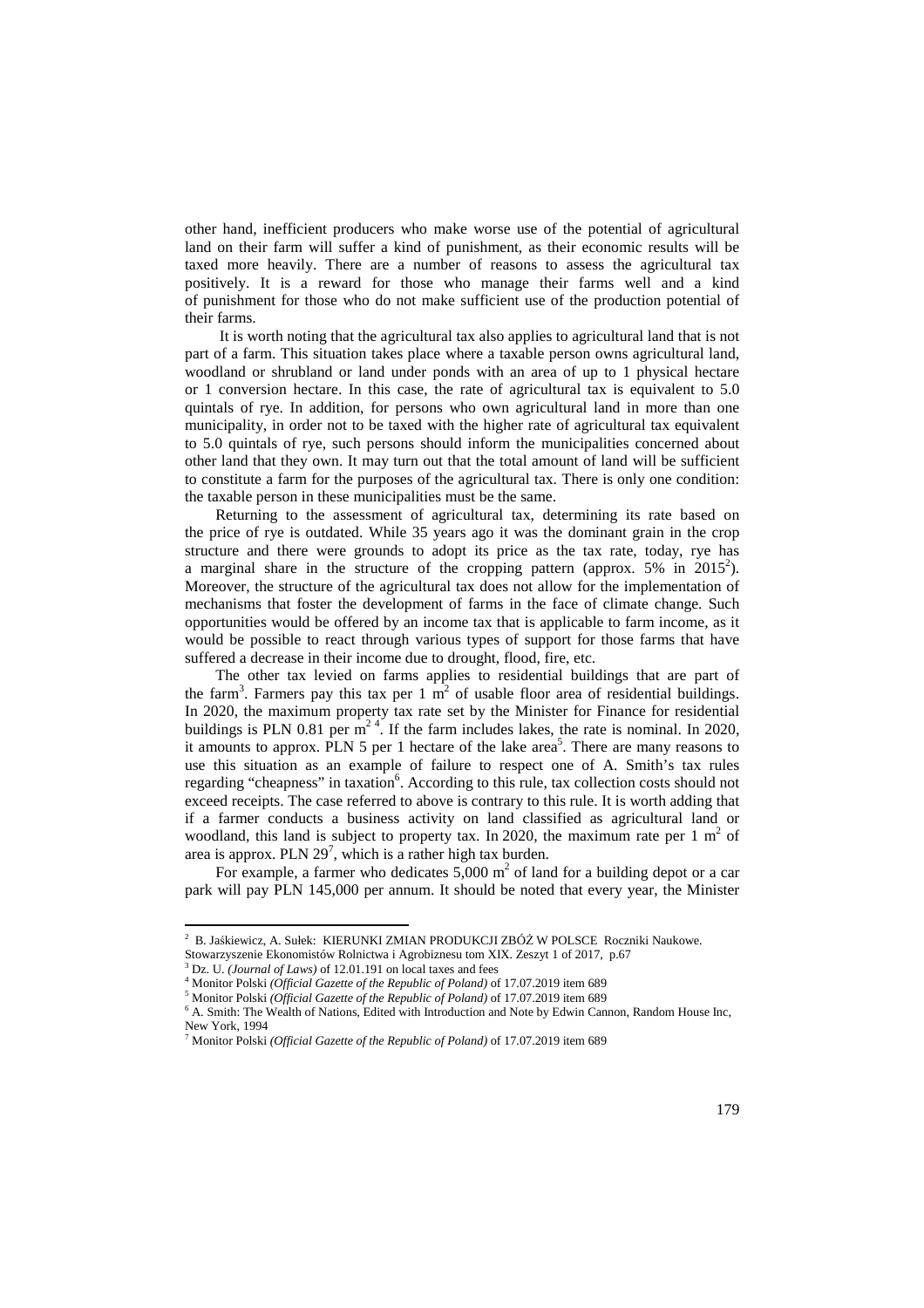for Finance sets the maximum rates of this tax. The total power to impose this tax is entrusted to municipalities, that may, by way of a decision from their decision-making body, set tax rates applicable to their area in the range from 50% to 100% of the maximum rates. Excessive liberalism in setting property tax rates as well as other taxes by municipal councils may result in receiving a smaller amount of the basic compensatory part of the general subsidy<sup>8</sup>. Property tax does not respect other tax rules, namely its amount is not proportionate to the taxable person's ability to pay. This is due to the fact that  $1 \text{ m}^2$  of usable floor area of a residential building or land, regardless of its value, is charged with the same tax rate. This is the main disadvantage of property tax. In the future, it will probably be replaced by an ad valorem tax, whose rates need to be very moderate. Otherwise, there could be an excessive tax burden.

The third charge imposed on farmers is a forestry  $\text{tax}^9$ . Its new uniform structure has been in force since 1 January 2003. State forests and farm forests are subject to the same forestry tax. In this case the subject of taxation is the forest area in physical hectares. The maximum rate of this tax is announced annually by the President of the Polish Statistical Center Office (GUS) and is equivalent to  $0.220 \text{ m}^3$  of timber. In 2020, the maximum forestry tax rate is  $PLN$  42.73 per hectare<sup>10</sup>. It is worth adding that farmers are also subject to VAT and excise duties. These charges are not analyzed in this study, as no substantial changes are expected in their case. However, there are requests to simplify VAT by applying a zero rate on agricultural raw materials.

### **Assessment of the level of taxation on farm revenue and income**

The FADN data has been used to assess the level of the taxation on farm revenue and income. It is a sample of over 12 thousand farms, representing all 700 thousand farms in Poland. Table 1 presents the agricultural tax on farm income by farming type.

 $\overline{a}$ 

<sup>&</sup>lt;sup>8</sup> M. Podstawka: Problemy subwencjonowania gmin w kotekście ich władztwa podatkowego, [w:] Funkcjonowanie jednostek samorządu terytorialnego w wymiarze finansowo-prawnym, I. Kowalska, P. Możyłowski, T. Śmietanka (red.), Instytut Naukowo-Wydawniczy "Spatium", Radom 2019, s.12-21 9 Act on forestry tax of 30 October 2002 Dz.U. *(Journal of Laws)* 2002 No. 200 item 1682 <sup>10</sup> https://waw.infor.pl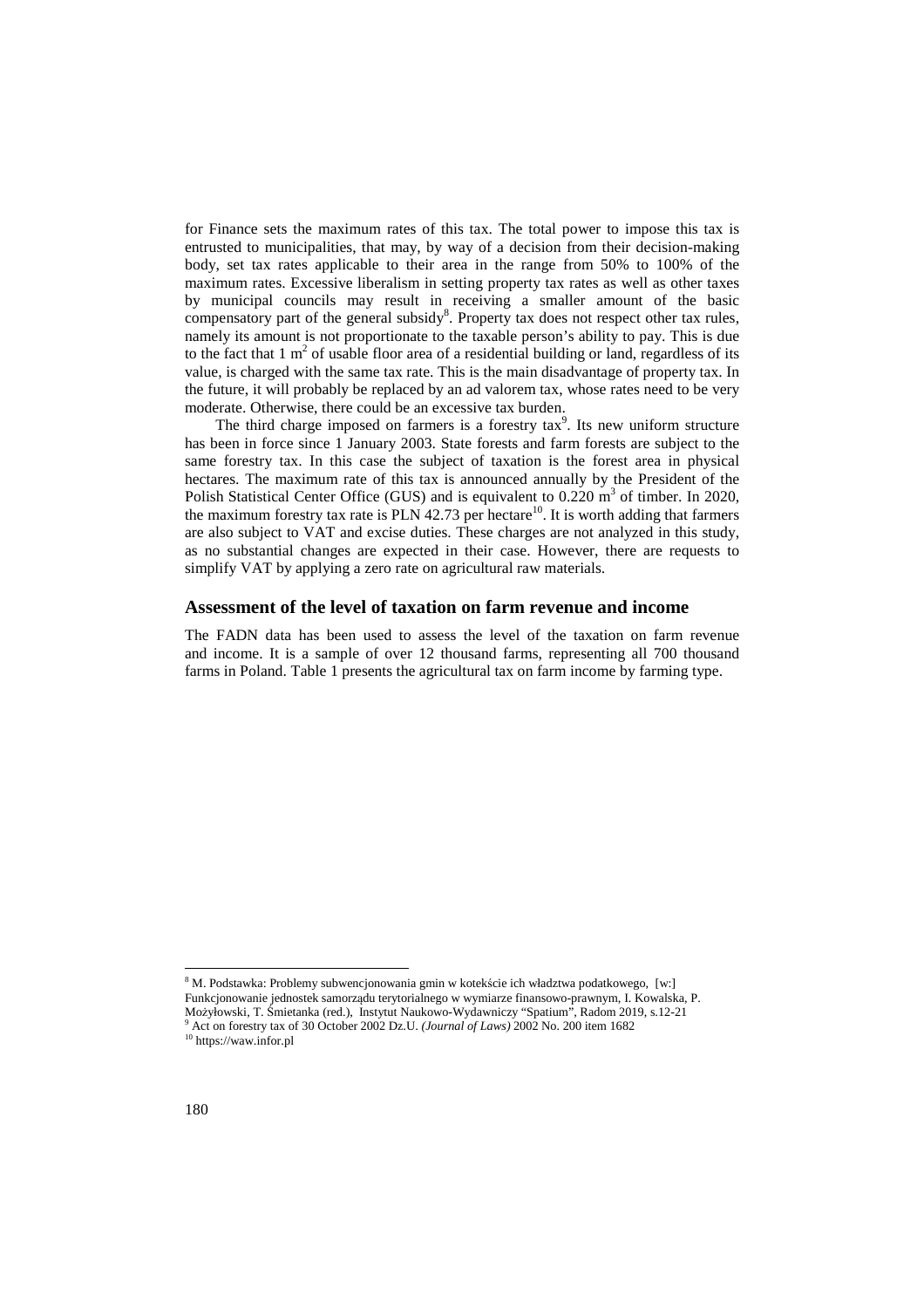

**Chart 1**. Farm income (without subsidies) in PLN in the years 2014 2014-2018 by types of farming Source: authors' own study based on the FADN data for 2014 2014-2018.

The information in Table 1 and on Chart 1 indicates a fairly differentiated level in the taxation of farm income with the agricultural tax. The worst situation is observed on farms rearing herbivores, suffering losses throughout the study period. Mixed farms are characterized by the greatest agricultural tax to income ratio, ranging from 19. 19.44% in 2017 to 112.71% in 2014.

|                       | Year                                    |         |         |         |         |  |
|-----------------------|-----------------------------------------|---------|---------|---------|---------|--|
|                       | 2014                                    | 2015    | 2016    | 2017    | 2018    |  |
| Farm production types | Farm income (without subsidies) in PLN  |         |         |         |         |  |
| Field crops           | 9 1 8 7                                 | 10 061  | 6 1 8 3 | 10 5 65 | 8 1 2 1 |  |
| Horticultural crops   | 49 282                                  | 75 165  | 62 659  | 47 658  | 59 010  |  |
| Permanent crops       | $-4733$                                 | 23 546  | 11 602  | 20 822  | 6846    |  |
| Dairy cows            | 33 0 29                                 | 15 957  | 23 203  | 48 997  | 43 257  |  |
| Herbivores            | $-4697$                                 | $-8471$ | $-7532$ | $-4986$ | $-7963$ |  |
| Pigs                  | 23 1 29                                 | 13 051  | 38 0 96 | 49 833  | 11760   |  |
| Poultry               | 305 325                                 | 297 767 | 257 219 | 295 850 | 301 436 |  |
| Mixed                 | 849                                     | $-1095$ | 1 2 9 1 | 4 7 0 1 | $-908$  |  |
| <b>TOTAL</b>          | 11 835                                  | 10 260  | 10 9 92 | 16 699  | 10 910  |  |
|                       | Agricultural tax per farm in PLN        |         |         |         |         |  |
| Field crops           | 1948                                    | 1922    | 1809    | 1694    | 1 6 6 3 |  |
| Horticultural crops   | 441                                     | 480     | 482     | 455     | 461     |  |
| Permanent crops       | 985                                     | 999     | 863     | 831     | 807     |  |
| Dairy cows            | 1 0 20                                  | 1 0 3 3 | 1 0 0 8 | 1 0 20  | 1 0 5 3 |  |
| Herbivores            | 839                                     | 872     | 876     | 805     | 779     |  |
| Pigs                  | 1 1 0 9                                 | 1 1 7 6 | 1 1 9 6 | 1 250   | 1 2 1 0 |  |
| Poultry               | 1 2 9 8                                 | 1455    | 1471    | 1 2 9 6 | 1 1 4 2 |  |
| Mixed                 | 957                                     | 960     | 933     | 914     | 958     |  |
| <b>TOTAL</b>          | 1 1 8 6                                 | 1 1 9 1 | 1 1 4 4 | 1 1 0 2 | 1 1 1 0 |  |
|                       | Share of agricultural tax in income (%) |         |         |         |         |  |

**Table 1**. The level of agricultural tax on farms (without subsidies) by their production types in 2014 2014-2018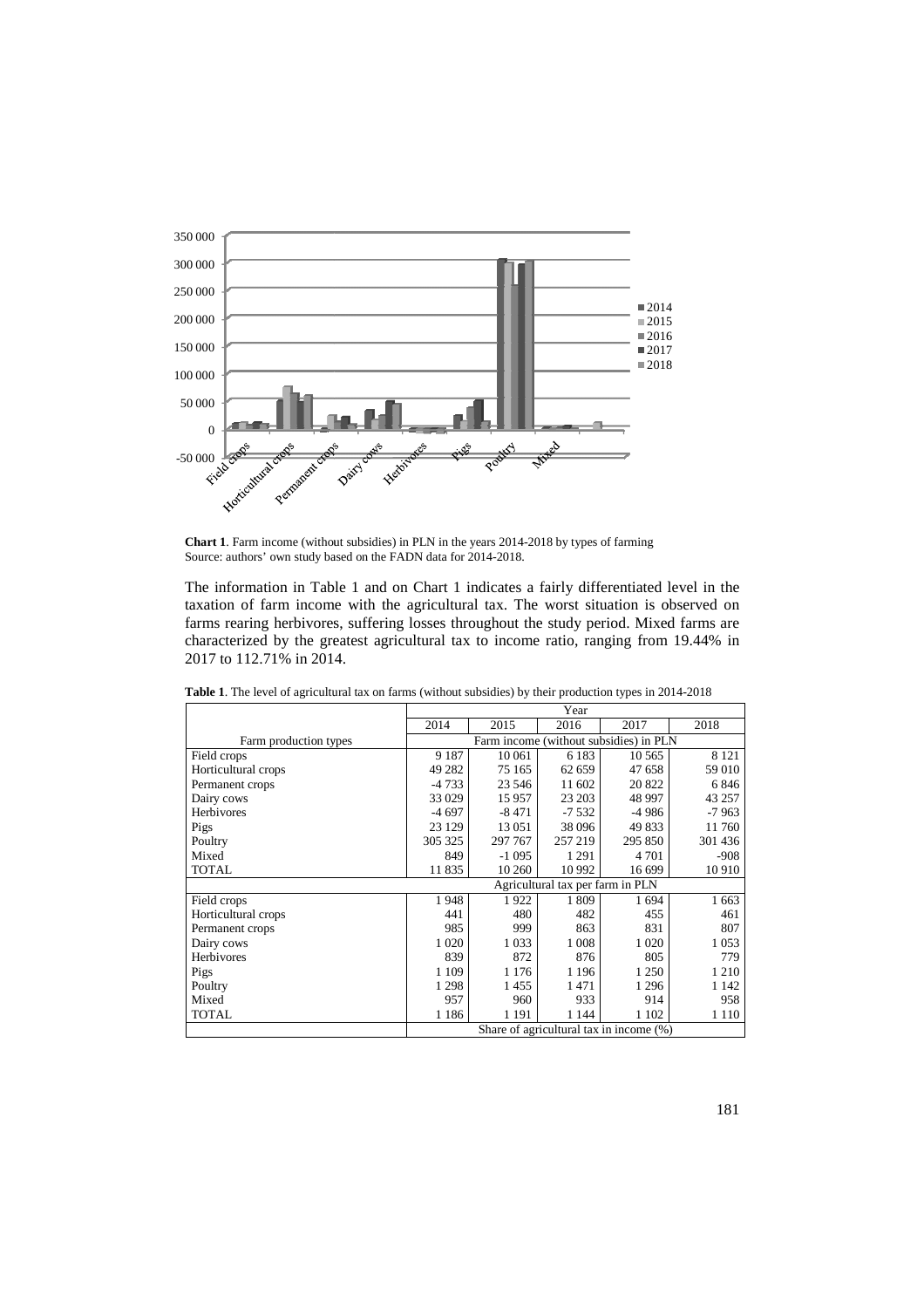| Field crops         | 21.20  | 19.11 | 29.26 | 16.03 | 20.47 |
|---------------------|--------|-------|-------|-------|-------|
| Horticultural crops | 0.89   | 0.64  | 0.77  | 0.96  | 0.78  |
| Permanent crops     |        | 4.24  | 7.44  | 3.99  | 11.79 |
| Dairy cows          | 3.09   | 6.47  | 4.35  | 2.08  | 2.43  |
| Herbivores          |        |       | ۰     |       |       |
| Pigs                | 4.80   | 9.01  | 3.14  | 2.51  | 6.12  |
| Poultry             | 0.43   | 0.49  | 0.57  | 0.44  | 0.38  |
| Mixed               | 112.71 |       | 72.25 | 19.44 |       |
| <b>TOTAL</b>        | 10.02  | 11.61 | 10.41 | 6.60  | 10.18 |

Source: the FADN data for 2014-2018.

A highly restrictive agricultural tax is also observed on farms specializing in field crops. In this case, agricultural tax to income ratios range from 16.03% in 2017 to 21.20% in 2014. As for other types of farms, the share of agricultural tax on their income is rather nominal. The best situation in this respect is observed on poultry farms. In this case, the average agricultural tax to income ratio over the analyzed years is approx. 0.40%. Similar ratios are recorded on horticultural farms. In the case of these farms, the average agricultural tax to income ratio over the analyzed years was approx. 0.80%.



**Chart 2**. The share of agricultural tax in income (%) on farms in the years 2014-2018 by types of production Source: authors' own study based on the FADN data for 2014-2018.

Table 2 shows the burden on income of various types of farms with all types of tax borne by agricultural producers (except for VAT and excise duties).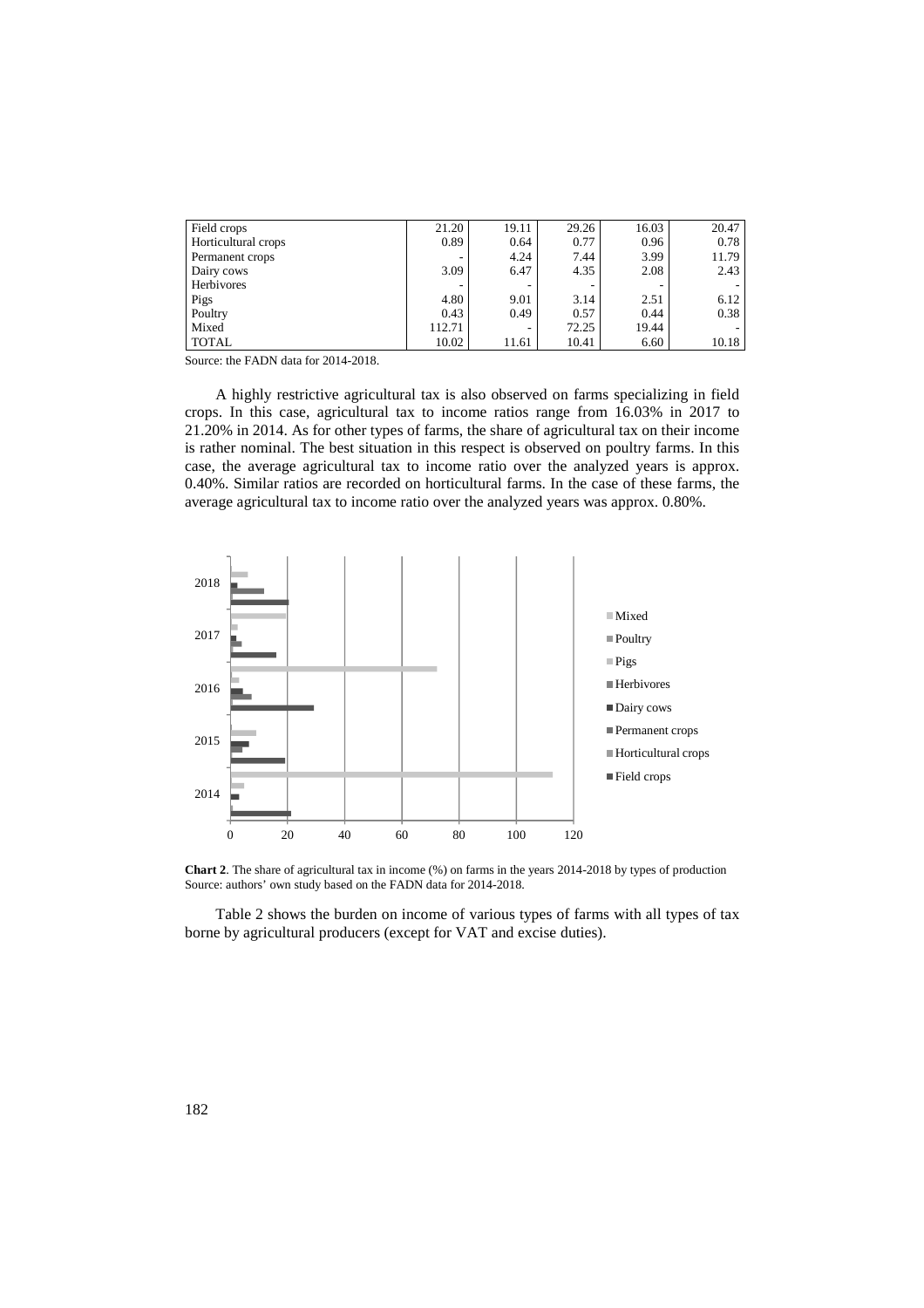|                       | Year                               |         |         |         |         |  |  |
|-----------------------|------------------------------------|---------|---------|---------|---------|--|--|
|                       | 2014                               | 2015    | 2016    | 2017    | 2018    |  |  |
| Farm production types | Total taxes per farm in PLN        |         |         |         |         |  |  |
| Field crops           | 1986                               | 1958    | 1847    | 1726    | 1697    |  |  |
| Horticultural crops   | 555                                | 556     | 535     | 505     | 523     |  |  |
| Permanent crops       | 1 0 3 6                            | 1 0 5 0 | 904     | 875     | 858     |  |  |
| Dairy cows            | 1075                               | 1 0 9 0 | 1 0 6 7 | 1 0 8 3 | 1 1 1 0 |  |  |
| Herbivores            | 902                                | 923     | 924     | 851     | 822     |  |  |
| Pigs                  | 1 1 6 1                            | 1 2 2 0 | 1 2 4 3 | 1 2 8 8 | 1 2 4 1 |  |  |
| Poultry               | 1454                               | 1553    | 1858    | 1454    | 1 1 9 7 |  |  |
| Mixed                 | 994                                | 997     | 970     | 954     | 994     |  |  |
| <b>TOTAL</b>          | 1 2 3 2                            | 1 2 3 4 | 1 1 8 9 | 1 1 4 5 | 1 1 5 0 |  |  |
|                       | Share of total taxes in income (%) |         |         |         |         |  |  |
| Field crops           | 21.62                              | 19.46   | 29.87   | 16.33   | 20.90   |  |  |
| Horticultural crops   | 1.13                               | 0.74    | 0.85    | 1.06    | 0.89    |  |  |
| Permanent crops       |                                    | 4.46    | 7.79    | 4.20    | 12.42   |  |  |
| Dairy cows            | 3.25                               | 6.83    | 4.60    | 2.21    | 2.57    |  |  |
| Herbivores            |                                    |         |         |         |         |  |  |
| Pigs                  | 5.02                               | 9.35    | 3.26    | 2.59    | 6.28    |  |  |
| Poultry               | 0.48                               | 0.52    | 0.72    | 0.49    | 0.40    |  |  |
| Mixed                 | 117.03                             |         | 75.12   | 20.30   |         |  |  |
| <b>TOTAL</b>          | 10.41                              | 12.03   | 10.81   | 6.85    | 10.54   |  |  |

**Table 2.** The total tax burden on farm income (without subsidies)

Source: the FADN data

The data in Table 2 clearly indicates that the level of total tax burden on the surveyed farms is slightly greater than the level of the agricultural tax burden on income. This means that other taxes (property tax, forestry tax) are a minor burden for farms.

As far as potential changes in farm taxation are concerned, it is worth assessing the level of tax burden on revenue generated by particular production groups. The relevant information is presented in Table 3.

The information provided in Table 3 indicates that agricultural tax has the greatest share in total sales of the surveyed farms. The share of all taxes in total sales is only slightly greater. As for farm production groups, the greatest burden with agricultural tax and total taxes is on total sales on farms dealing with field crops and herbivores.

|                       | Year                                         |               |           |         |           |  |
|-----------------------|----------------------------------------------|---------------|-----------|---------|-----------|--|
|                       | 2014                                         | 2015          | 2016      | 2017    | 2018      |  |
| Farm production types | Total sales per farm in PLN                  |               |           |         |           |  |
| Field crops           | 88 5 57                                      | 86733         | 84 221    | 86 834  | 89 058    |  |
| Horticultural crops   | 207 401                                      | 253 667       | 239 777   | 206 968 | 199 522   |  |
| Permanent crops       | 88 233                                       | 101 830       | 88 4 26   | 92 239  | 82 813    |  |
| Dairy cows            | 129 237                                      | 117 373       | 119 319   | 149 860 | 157716    |  |
| Herbivores            | 40 633                                       | 44 330        | 42 3 8 6  | 47 337  | 47 535    |  |
| Pigs                  | 218 270                                      | 193 318       | 222 405   | 265 576 | 249 360   |  |
| Poultry               | 2029926                                      | 2 1 1 8 7 1 2 | 1 820 112 | 1701628 | 1 390 761 |  |
| Mixed                 | 54 257                                       | 53 903        | 54 178    | 61 366  | 62 602    |  |
| <b>TOTAL</b>          | 100 771                                      | 99 672        | 98 702    | 102 360 | 98710     |  |
|                       | Share of agricultural tax in total sales (%) |               |           |         |           |  |
| Field crops           | 2.20                                         | 2.22          | 2.15      | 1.95    | 1.87      |  |
| Horticultural crops   | 0.21                                         | 0.19          | 0.20      | 0.22    | 0.23      |  |
| Permanent crops       | 1.12                                         | 0.98          | 0.98      | 0.90    | 0.97      |  |

**Table 3.** The level of burden of agricultural tax and total taxes on farms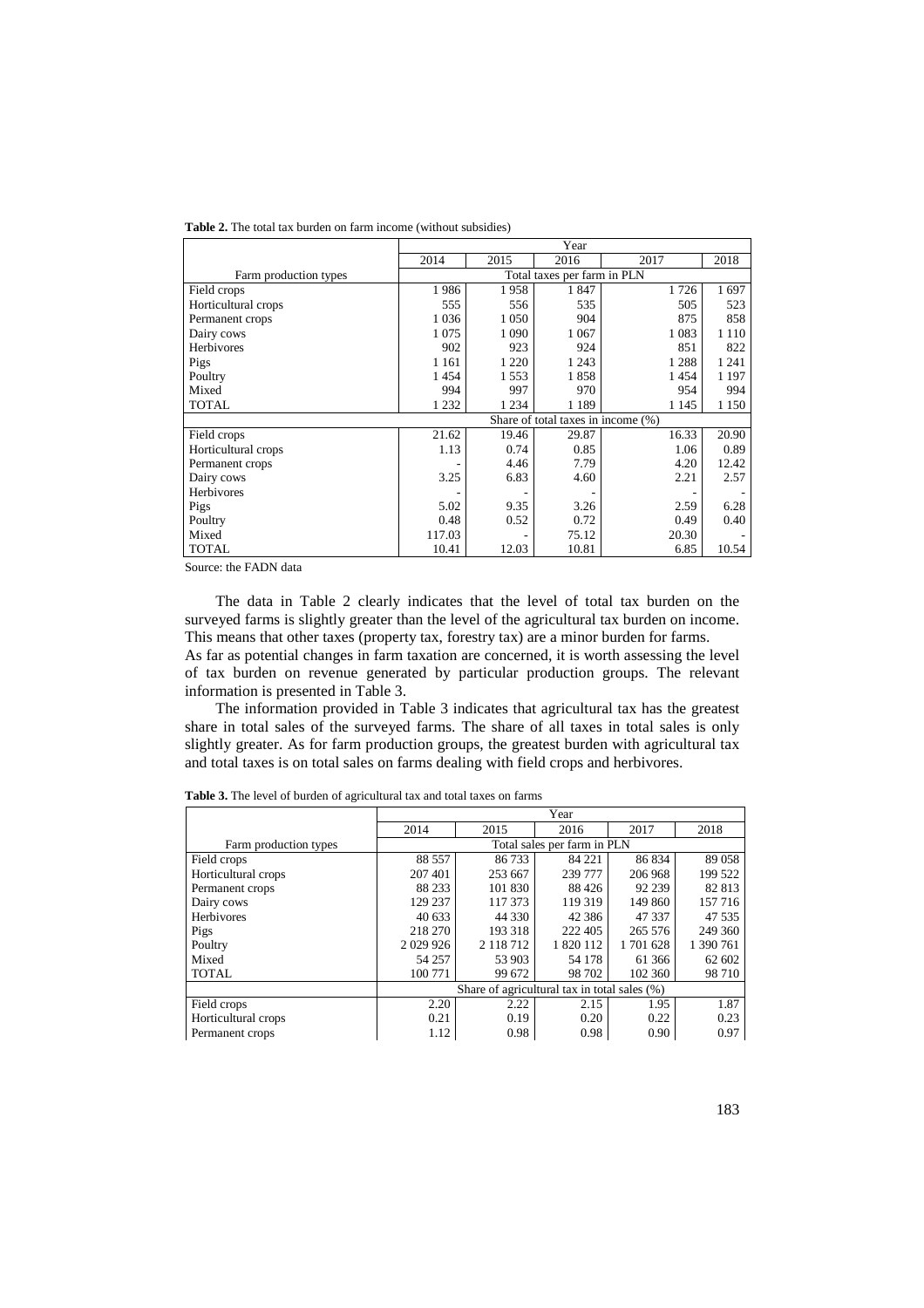| Dairy cows          | 0.79                                    | 0.88 | 0.85 | 0.68 | 0.67 |  |
|---------------------|-----------------------------------------|------|------|------|------|--|
| Herbivores          | 2.06                                    | 1.97 | 2.07 | 1.70 | 1.64 |  |
| Pigs                | 0.51                                    | 0.61 | 0.54 | 0.47 | 0.49 |  |
| Poultry             | 0.06                                    | 0.07 | 0.08 | 0.08 | 0.08 |  |
| Mixed               | 1.76                                    | 1.78 | 1.72 | 1.49 | 1.53 |  |
| <b>TOTAL</b>        | 1.18                                    | 1.20 | 1.16 | 1.08 | 1.12 |  |
|                     | Share of total taxes in total sales (%) |      |      |      |      |  |
| Field crops         | 2.24                                    | 2.26 | 2.19 | 1.99 | 1.91 |  |
| Horticultural crops | 0.27                                    | 0.22 | 0.22 | 0.24 | 0.26 |  |
| Permanent crops     | 1.17                                    | 1.03 | 1.02 | 0.95 | 1.03 |  |
| Dairy cows          | 0.83                                    | 0.93 | 0.89 | 0.72 | 0.70 |  |
| Herbivores          | 2.22                                    | 2.08 | 2.18 | 1.80 | 1.73 |  |
| Pigs                | 0.53                                    | 0.63 | 0.56 | 0.49 | 0.50 |  |
| Poultry             | 0.07                                    | 0.07 | 0.10 | 0.09 | 0.09 |  |
| Mixed               | 1.83                                    | 1.85 | 1.79 | 1.56 | 1.59 |  |
| <b>TOTAL</b>        | 1.22                                    | 1.24 | 1.20 | 1.12 | 1.17 |  |

Source: FADN.



**Chart 3**. The share of agricultural tax in total sales (%) on farms in the years 2014-2018 by production types Source: authors' own study based on the FADN data for 2014-2018.

The ratio of the fiscal burden to total sales on these farms is approx. 2%. The most favorable ratio of tax burden to total sales is recorded on farms dealing with poultry, horticultural crops, pigs and dairy cows. The taxes on total sales on poultry farms are nominal. In the analyzed years, the tax burden share ratios ranged from 0.06% to 0.10%.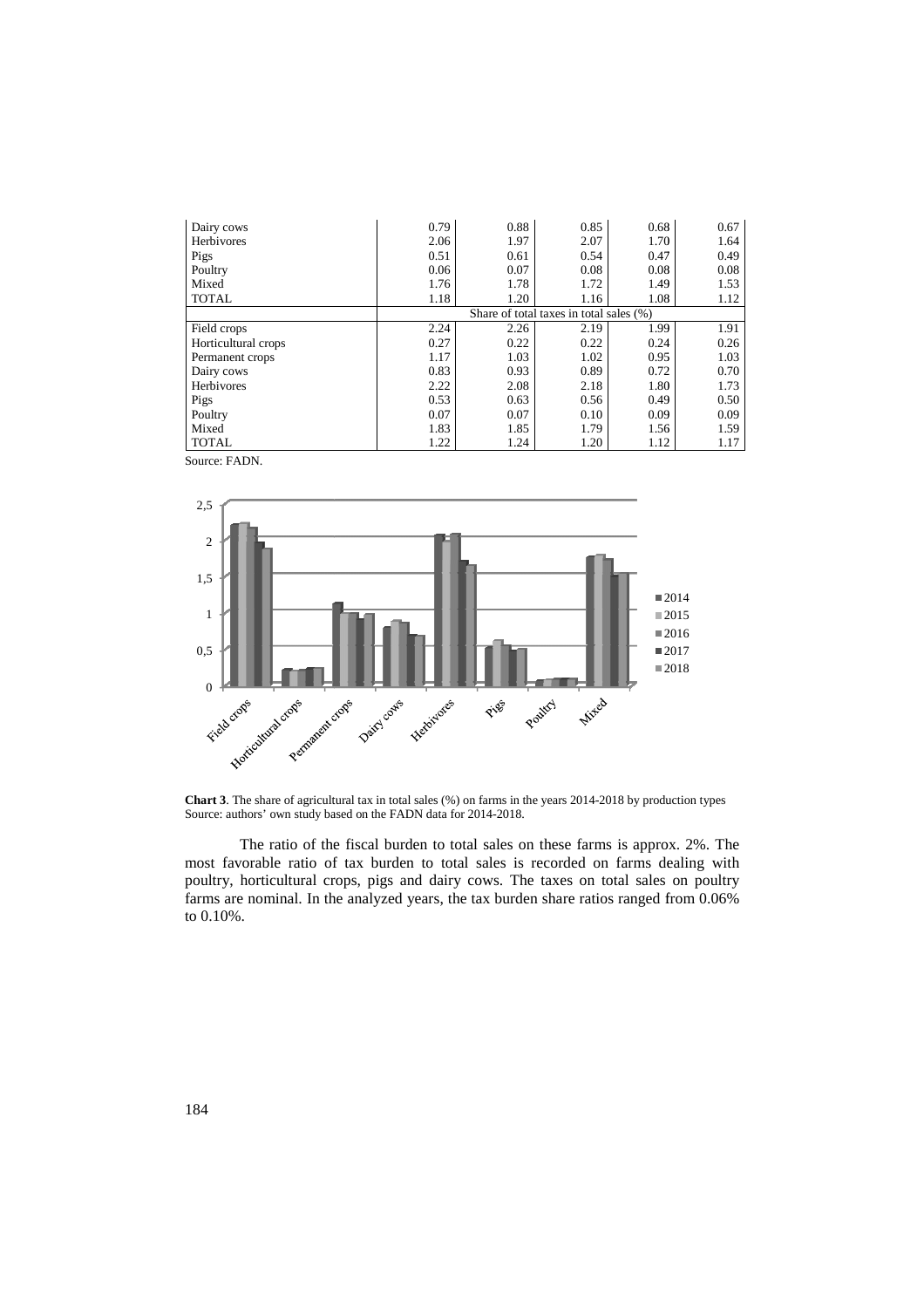

**Chart 4.** The share of total taxes in total sales (%) on farms in the years 2014-2018 by production types Source: authors' own study based on the FADN data for 2014 2014-2018.

## **Prospects of taxation of agricultural activity on farms**

As previously mentioned, in 1991, some part of agricultural activity, namely income from special sectors of agricultural production, was taxed with PIT. Income from typical agricultural activity is not subject to income tax. If the rules for taxation of agricultural activity were to be changed, particular emphasis should be put, first of all, on the rules activity were to be changed, particular emphasis should be put, first of all, on the rules<br>for and organization of calculating farm income and, secondly, the amounts of the tax rates. It seems that calculation of income would be more problematic. Not all farmers would be able to calculate it. This problem can be solved by accounting agencies. However, determination of depreciation as one of the main tax-deductible costs would be quite a challenge.

To calculate depreciation, farm assets should be measured befo beforehand, which brings about another problem. It would be possible for farm revenue to be taxed and then there is no problem with depreciation. However, taxation of revenue is of little use trying to compensate for losses in agriculture caused by, e.g. drought. As far as the rate of presumptive income tax is concerned, it should be around 10% to preserve the current burden on farms from all taxes. For some farm production types this would increase the tax burden. These types include: poultry and pig farms, farms with dairy cows or farms dealing with horticultural crops. On the other hand, for some farm production types, a 10% income tax rate would reduce the current tax burden. These types of taxable entities would include farms dealing with field crops, herbivores or mixed farming. However, if revenue is to be taxed while maintaining the current burden level, the rate of such a tax should not be higher than 1%.  $1.5$  2,5 1 2,6 1 1,5 2 2,5<br>  $\equiv$  2018  $\equiv$  2017  $\equiv$  2016  $\equiv$  2015  $\equiv$  2014<br> **a.14.4.** The share of total taxes in total sales (%) on farms in the years 2014-2018 by production tree: authors' own study based on the FAD which brings<br>and then there<br>ttle use when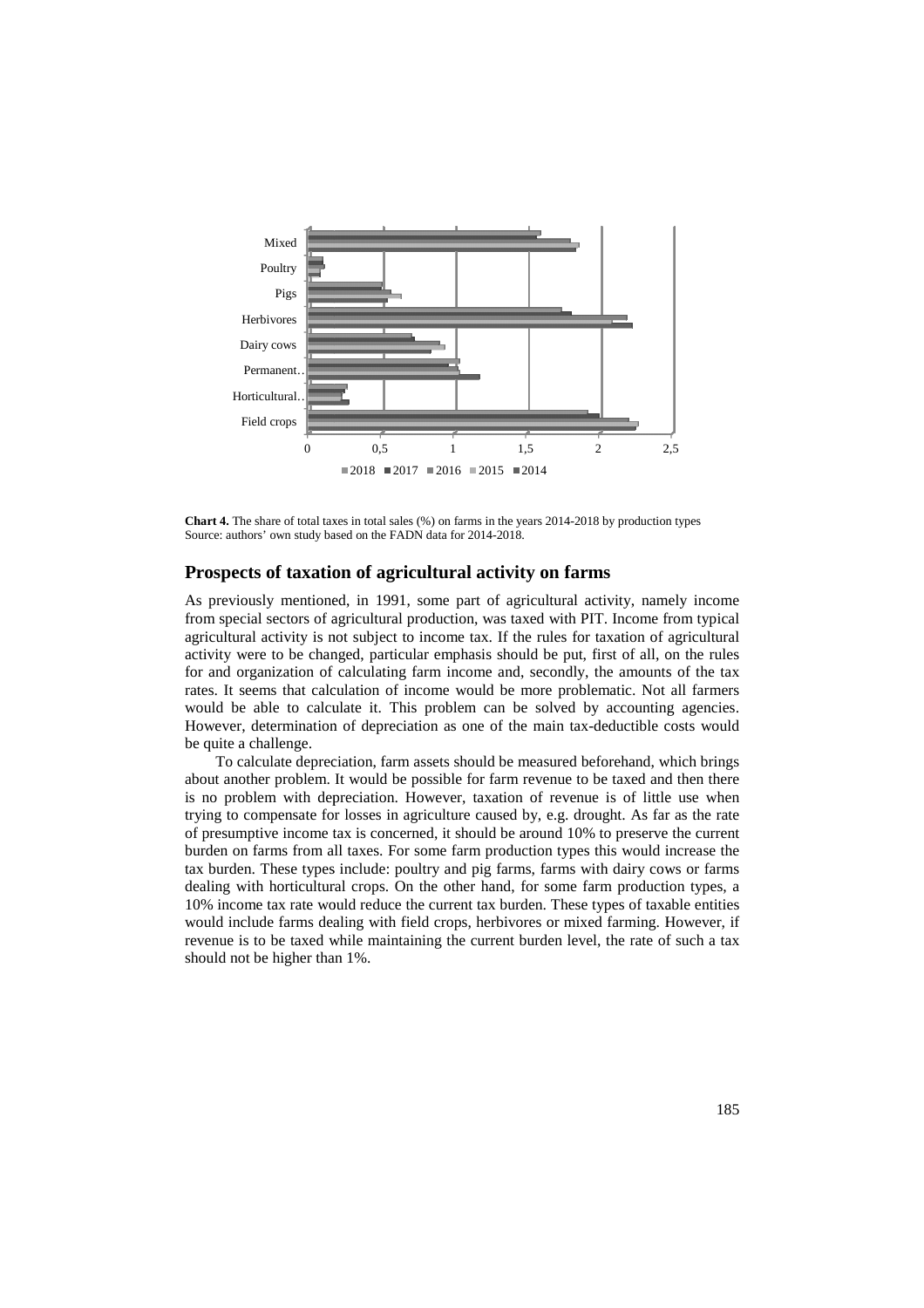## **Summary**

The study deals with the issue of taxation of agricultural activity in Poland. It consists of two parts. The first part evaluates the current state of taxation of agricultural activity in Poland. The second presents proposed changes in the taxation of this type of activity, taking into account the consequences of such changes. The study is based on literature and agricultural accounting data (FADN) collected by the Institute of Agricultural and Food Economics – National Research Institute in Warsaw. Two hypotheses were put forward. According to the first, the level of taxation of agricultural income in Poland is somewhat symbolic. The second assumes that while maintaining the current level of taxation of agricultural income, the tax rate cannot exceed 10%. The study uses descriptive, tabular and financial analysis methods.

At present, the agricultural income of farms in Poland is subject to land, forestry and property taxes. The study does not take into account VAT, regarding it as a neutral burden from the point of view of agricultural income from farms.

The largest share of agricultural tax on income in the years 2014-2018 is held by mixed farms. This relation ranged from 19.44% in 2017 to 112.71% in 2014. Subsequently, a relatively high share of agricultural tax on income was distinctive of farms engaged in field crops. In this case, the agricultural tax-to-income ratio was ca. 20%. Relatively low values of the agricultural tax-to-income ratio were observed among the farms producing poultry and engaged in horticultural cultivation. In the case of these farms, the agricultural tax-to-income ratio did not exceed 1%.

Taking into account all the tax burdens, we can notice a similar relation between them and their income among the surveyed farms. This leads to the conclusion that the agricultural tax is the main tax burden for farms. In relation to income, all tax burdens have the highest share among mixed farms. It ranges from 20.3% in 2017 to 117.03% in 2014. Next, a relatively high share of all taxes in relation to income occurs among farms engaged in field production. It ranged from 19.46% in 2015 to 21.62% in 2014. The remaining farms were burdened with much lower total taxes. Of all farms, those dealing with poultry and horticultural production had to pay the lowest amounts of taxes relative to their income. In the case of poultry farms, the relation of the total tax burden to their income was about 0.5% in the analyzed years. A slightly greater share of the total tax burden in income was observed among farms engaged in horticultural production. In the analyzed years, it amounted to ca. 1%. On average, among all farms, the share of the total tax burden in their income was 10%. This leads to the conclusion that by replacing the existing taxes with income tax, its rate should exceed 10%, which would guarantee maintaining the current level of farm income taxation.

The study also evaluates the degree to which farm revenue is burdened with total taxes. The information presented in Table 3 indicates that this relation is within 1%. However, as before, mixed and field crop farms have the worst figures in this respect. In the case of mixed farms, the level of burdening their income with total taxes was about 2%. Studies show that if tax is imposed on the revenue of farms, then in order to maintain the current state and taxation level the rate of such a tax could not be higher than 1%.

#### **References**

Act on forestry tax of 30 October 2002 Dz.U. *(Journal of Laws)* 2002 No. 200 item 1682 Dz. U. *(Journal of Laws)* of 1984 No. 52 item. 268 Dz. U. *(Journal of Laws)* of 12.01.191 on local taxes and fees https://waw.infor.pl Jaśkiewicz B., Sułek A.: KIERUNKI ZMIAN PRODUKCJI ZBÓŻ W POLSCE Roczniki Naukowe. Stowarzyszenie Ekonomistów Rolnictwa i Agrobiznesu tom XIX. Zeszyt 1 of 2017, p. 67 Monitor Polski *(Official Gazette of the Republic of Poland)* of 17.07.2019 item 689 Monitor Polski *(Official Gazette of the Republic of Poland)* of 17.07.2019 item 689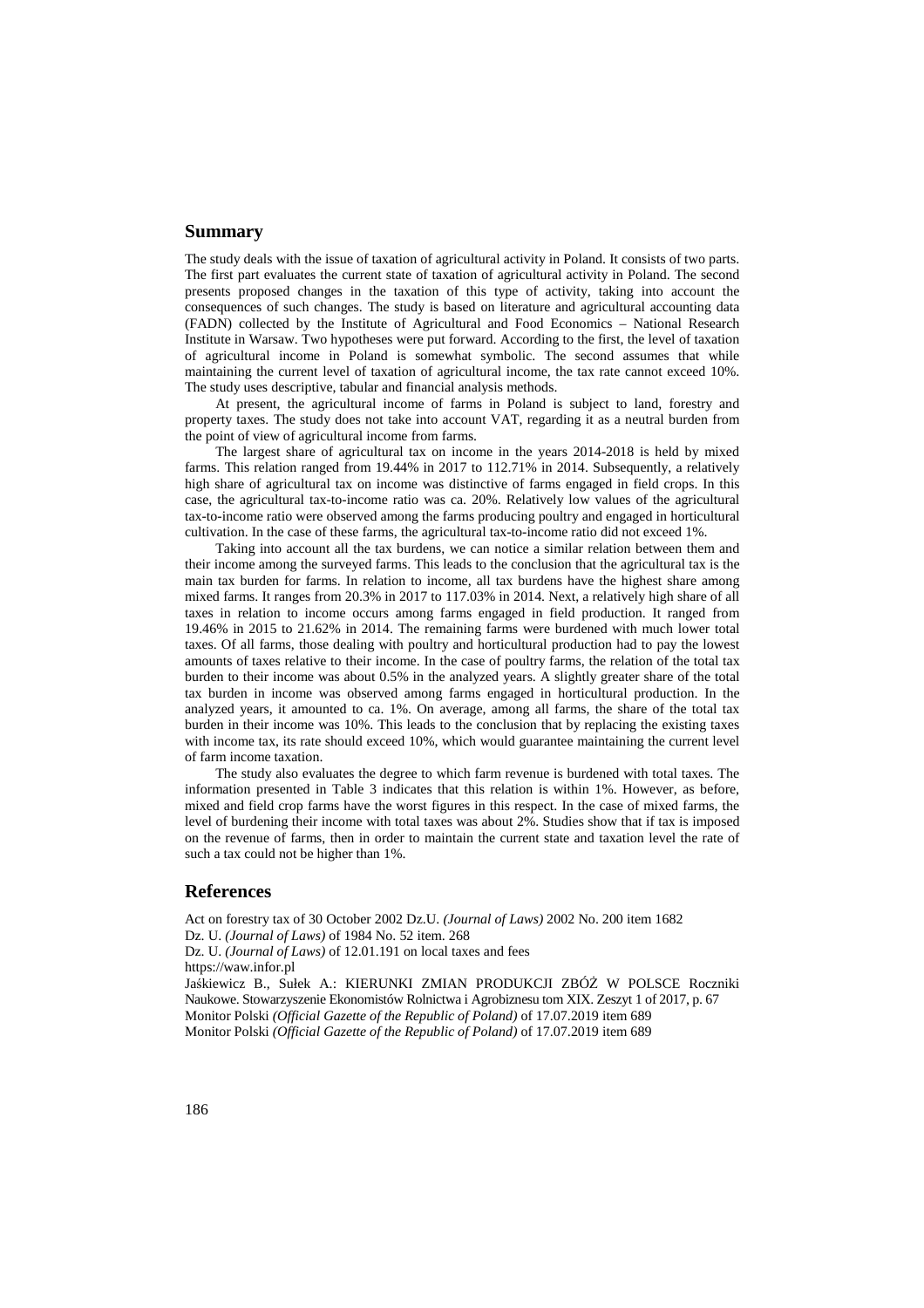Podstawka M.: Problemy subwencjonowania gmin w kotekście ich władztwa podatkowego, [w:] Funkcjonowanie jednostek samorządu terytorialnego w wymiarze finansowo-prawnym, Kowalska I., Możyłowski P., Śmietanka T. (red.), Instytut Naukowo-Wydawniczy "Spatium", Radom 2019, s.12-21

Smith A.: The Wealth of Nations, Edited with Introduction and Note by Edwin Cannon, Random House Inc, New York, 1994

# **Stan i perspektywy opodatkowania działalności rolniczej w Polsce**

### **Streszczenie**

Opracowanie wychodzi naprzeciw toczącym się dyskusjom w sprawie zmian opodatkowania dochodów pochodzących z działalności rolniczej. Aktualnie istniejące podatki, odnoszące się do gospodarstw rolnych w Polsce, nie odnoszą się do dochodów. Mają one charakter podatków majątkowych, do których należy: podatek rolny od gruntów, podatek leśny i podatek od nieruchomości. Podatki te mimo, że nie nawiązują do dochodów z działalności rolniczej, są z nich pokrywane. Ważnym jest jaką część tych dochodów pomniejszają. Z badań wynika, że jest to ok. 10%. Stąd ewentualnie we wprowadzanym nowym podatku od dochodów jego stawka nie powinna przekraczać 10%.

Obliczanie dochodów gospodarstw rolnych w Polsce będzie napotykać na wiele problemów. Jednym z nich będzie ustalenie katalogu kosztów, do których zaliczać będzie się amortyzacja. Aby ją uwzględnić w obliczaniu dochodów, należy wcześniej ustalić wartość bieżącą środków trwałych, wchodzących w skład gospodarstw rolnych. Mogą temu procesowi towarzyszyć spore trudności merytoryczne i organizacyjne. To jeden z wielu problemów. Prawdopodobnie będą i inne. Zaliczyć do nich można: podział kosztów na gospodarstwo domowe i gospodarstwo rolne, ustalenie co jest środkiem trwałym w gospodarstwie rolnym itp. Wydaje się, że liczenie dochodów w gospodarstwach rolnych jest nie uniknione. Z jednej strony jest to niezbędne dla ewentualnego wprowadzeniu podatku dochodowego. Z drugiej strony mając rozpoznaną sytuację dochodową gospodarstw rolnych można by zrezygnować z szacowania strat spowodowanych przez suszę, czy innymi zdarzeniami losowymi. Tytułem otrzymania rekompensat byłyby straty dochodów. Jest to kryterium bardziej klarowne oczywiste i obiektywne. Dotychczasowa praktyka wskazuje, że nie zawsze straty spowodowane zdarzeniami losowymi (suszę) przekładają się na straty w dochodach rolniczych. Zważywszy, że straty te nie zawsze są obiektywnie szacowane przez powoływane przez wojewodów komisje. W przypadku strat w dochodach, dane rachunkowości rolnej są gwarantem ich obiektywnej oceny.

Celem opracowania jest dokonanie oceny aktualnej sytuacji dotyczącej opodatkowania działalności rolniczej oraz przedstawienie propozycji ewentualnych zmian w opodatkowaniu działalności rolniczej. Przyjęto dwie hipotezy badawcze: 1. Aktualny stopień opodatkowania dochodów, przychodów z działalności rolniczej podatkiem rolnym, podatkiem od nieruchomości jest symboliczny, 2. Dla zachowania dotychczasowego ujęcia podatkowego stawka nowego podatku od dochodów gospodarstw rolnych nie może przekraczać 10%. W artykule wykorzystano metody analizy opisowej, tabelarycznej i analizy finansowej. Źródłem informacji była literatura oraz dane rachunkowości rolnej FADN gromadzone przez Instytut Ekonomiki Rolnictwa i Gospodarki Żywnościowej – Państwowy Instytut Badawczy w Warszawie.

**Słowa kluczowe**: gospodarstwo rolne, działalność rolnicza, podatek rolny, podatek leśny, podatek od nieruchomości, podatek dochodowy, podatek od przychodów, stopień opodatkowania dochodów, przychodów

**JEL Codes:** Q14, H2